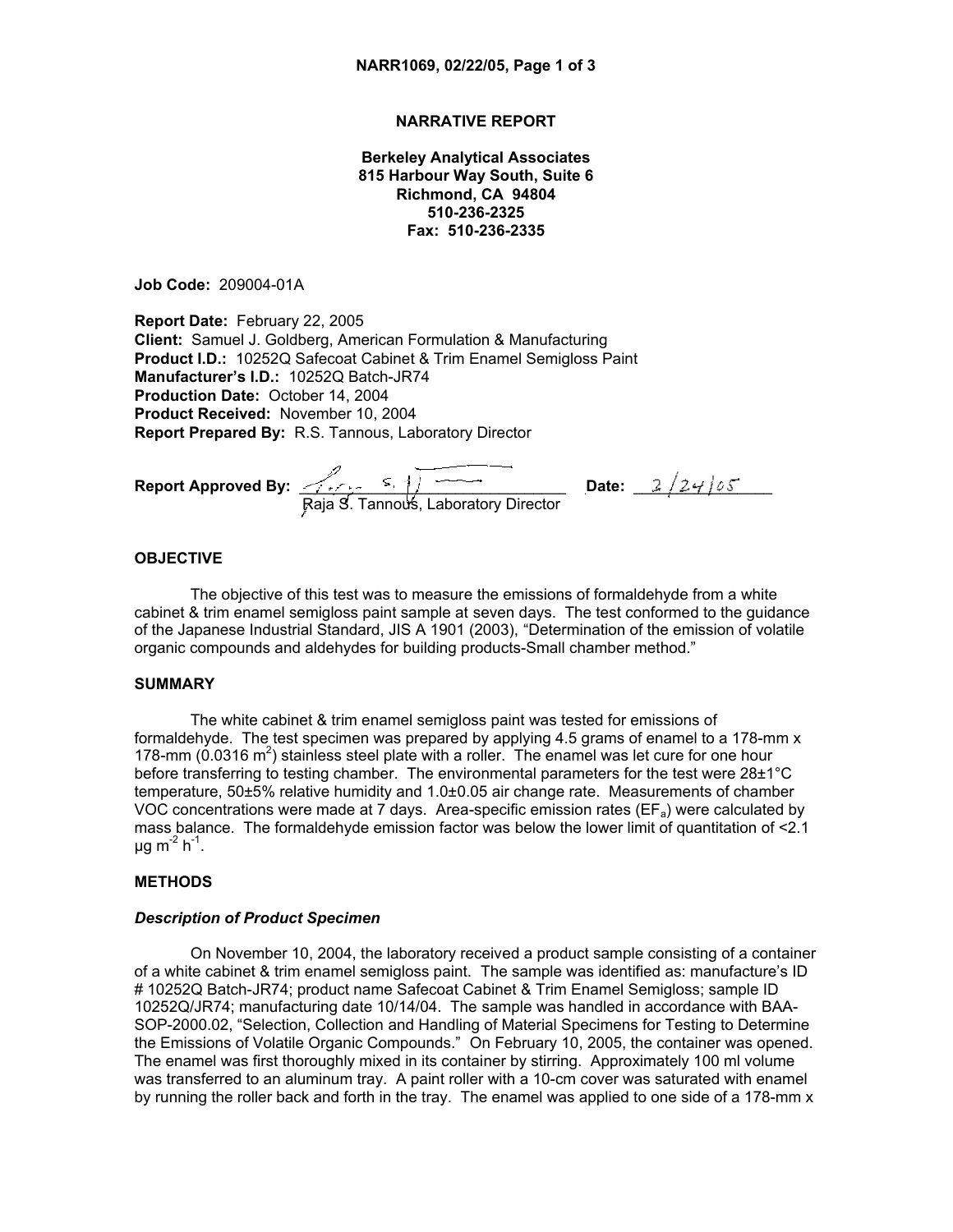178-mm (0.0316  $m^2$ ) stainless steel plate using four strokes, two in the vertical direction and two in the horizontal direction, so that the entire area was uniformly covered. 4.5 Grams of enamel were applied in a single film. The coated surface area was 0.0316 m2. Thus, the product loading was 142.4 g m<sup>-2</sup>. The test specimen was allowed to dry for one hour before placing it on an open wire shelf in the test chamber.

# *Formaldehyde Analysis*

 The methods used for the sampling and analysis of formaldehyde and other carbonyl compounds are based on ASTM Method D-5197, "Standard Test Method for Determination of Formaldehyde and Other Carbonyl Compounds in Air (Active Sampler Methodology)."

 Sep-Pak XPoSure Aldehyde Samplers (Part number WAT047205, Waters, Corp.) are used to collect air samples for formaldehyde and other low-molecular weight carbonyl compounds. Air is pulled through a sampler, and the acidified 2,4-dinitrophenylhydrazine (DNPH) reagent in the sampler reacts with carbonyl compounds to form the stable hydrazone derivatives that are retained by the sampler. The hydrazone derivatives are eluted from a sampler with acetonitrile. An aliquot of the sample is analyzed for the hydrazone derivatives of formaldehyde and acetaldehyde using reverse-phase high-performance liquid chromatography (HPLC) with UV detection. The absorbance of the derivatives is measured at 360 nm. The mass responses of the resulting peaks are determined using multi-point calibration curves prepared from standard solutions of the hydrazone derivatives.

### *Testing for Emissions of Formaldehyde from Materials Using Small-Volume Chambers*

 The methods used for the measurement of emissions of VOCs from this product specimen are based on the Japanese Industrial Standard, JIS A 1901 (2003), "Determination of the emission of volatile organic compounds and aldehydes for building products-Small chamber method," English edition.

 The chamber consists of a 67-L, stainless steel cylindrical vessel with a stainless-steel lid equipped with three fittings. The chamber is held in an incubator that is maintained at  $28\pm10$  C. Purified air from a clean air generator is introduced into the chamber through one fitting with a stainless-steel tubing extension. The inlet flow rate of 1.12±0.06 standard L min-1 is regulated with electronic mass-flow controllers (calibrated at 25° C and 1 atm. pressure). The gas stream is split into two streams. One of these is passed through a bubbler containing distilled water. This saturated gas stream is mixed with the dry gas stream to produce a humidified gas stream with a relative humidity (RH) of 50±5% that is then introduced into the chamber. A humidity probe (Model HMD 30YB, Vaisala) is inserted into the chamber through a second fitting on the lid. Chamber temperature and humidity are measured and recorded throughout the test. Gas exits and is sampled for the analytes of interest at the other fitting on the lid. Atmospheric pressure at the laboratory is near 1 atm. Prior to use, the chamber and fittings are cleaned by washing them with hot water and a detergent.

 A clean, empty chamber is operated at the same testing conditions for at least three hours prior to a test. Chamber background concentrations are measured. Then, the chamber is opened and the material specimen is positioned on a wire rack approximately near the center of the chamber. To initiate a test, the chamber is sealed and ventilated. At specified times, gas samples are collected at the chamber exhaust. The sample flow rates are regulated with electronic massflow controllers (calibrated at 25° C and 1 atm. pressure). Aldehyde samples are collected on XPoSure Aldehyde Samplers at a flow rate of 0.65 standard L min-1. For this test, a 78-L gas sample for the analysis of formaldehyde was collected 7-days after initiating the test period. The parameters for the emissions test are summarized in Table 1.